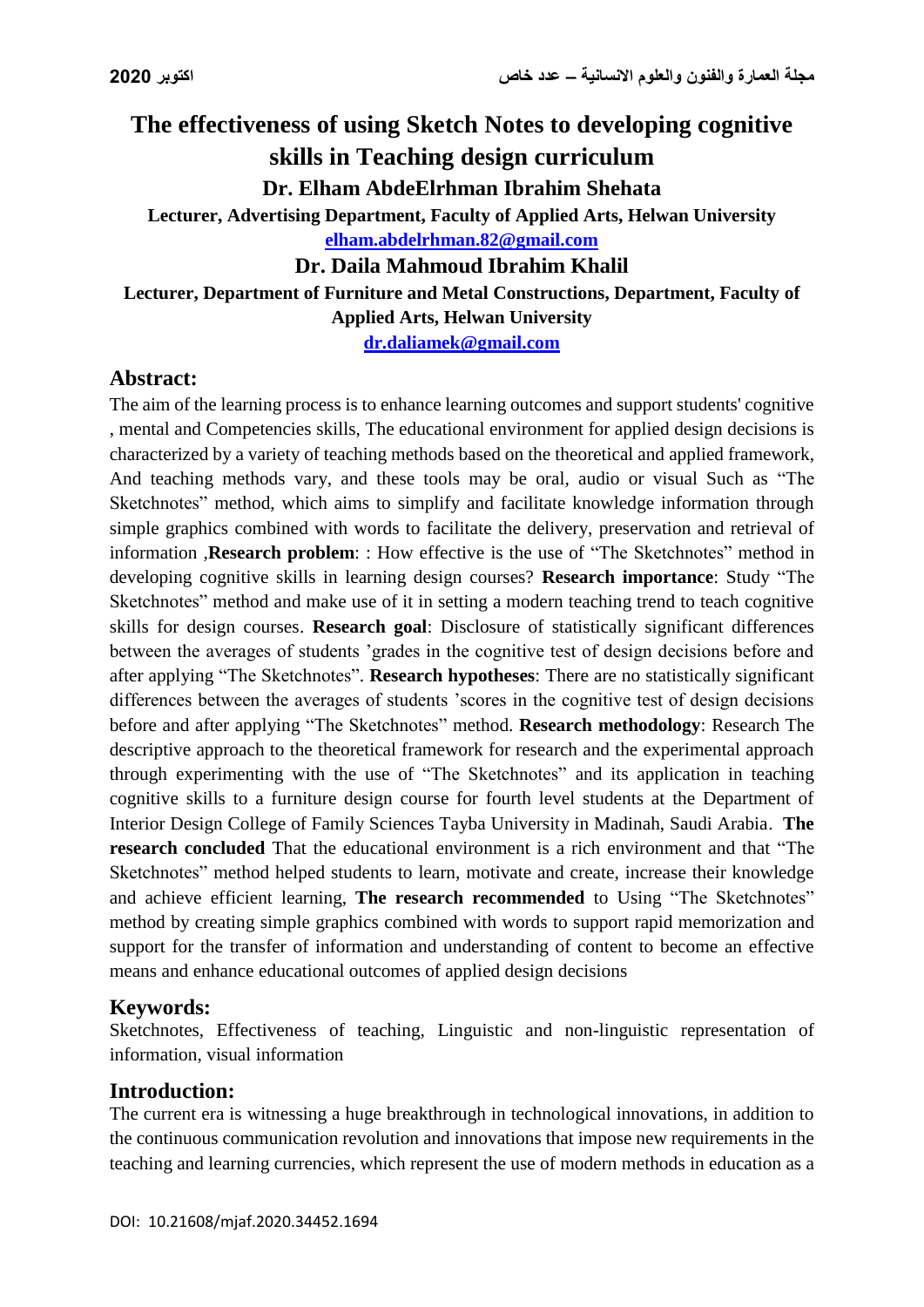basic and urgent requirement for all sides of the educational process. Teaching methods based on visual communication of interactive graphic data and information designs are The most important innovations that enhance communication and increase the effectiveness of education, especially the method of sketch nots, which is defined as the translation of ideas and summaries into drawings that include some visual vocabulary combined with words and ranks in a specific form that is easy to memorize and retrieve, and the sketch nots method helps in clarifying the main information through simple graphics and helps To communicate the idea without the need to use words, and through the foregoing the idea of research came to study the effectiveness of using the sketch nots method in teaching design decisions and raising interest in this method in teaching and its link to enhancing students' cognitive skills in teaching a fourth level furniture design course in the Department of Interior Design College of Science The family is a good university in Medina in the Kingdom Saudi Arab.

## **Research problem:**

The research problem begins through the work of researchers in the field of teaching related to applied arts, which requires the teaching of some basic courses related to design theories and sciences and they found that these courses require students' knowledge of a set of theoretical cognitive skills to support and refine their experiences before starting the design process, and the research seeks to answer the question The following main:

## **How effective is sketch nots in developing cognitive skills in learning design courses?**

*The main question arises from several sub-questions:*

1- What is the general picture of the proposed educational environment for developing cognitive skills for students in learning design courses through the use of sketch nots method in teaching?

2- Are there statistically significant differences between the averages of students 'grades in the cognitive test of design decisions before and after applying the sketch nots method in teaching?

### **The importance of research:**

1- This research is in response to recent trends in the field of teaching applied design courses.

2- To reveal the effectiveness of employing the educational environment based on the sketch nots method in learning the applied design courses.

### **Research Objectives: The research aims to:**

Highlight and increase awareness of the opportunities offered by using sketch nots in developing cognitive skills to teach applied design courses.

1- Knowing the general picture of the educational environment to develop the cognitive skills of students in learning the design courses through the use of sketch nots method.

2- Disclosing the statistically significant differences between the averages of students 'grades in the cognitive test of design courses before and after applying the sketch nots method in teaching design courses

### **Research hypotheses: The research assumes that:**

1- The educational environment does not achieve effective development of students 'skills in learning design courses through the use of the sketch nots method.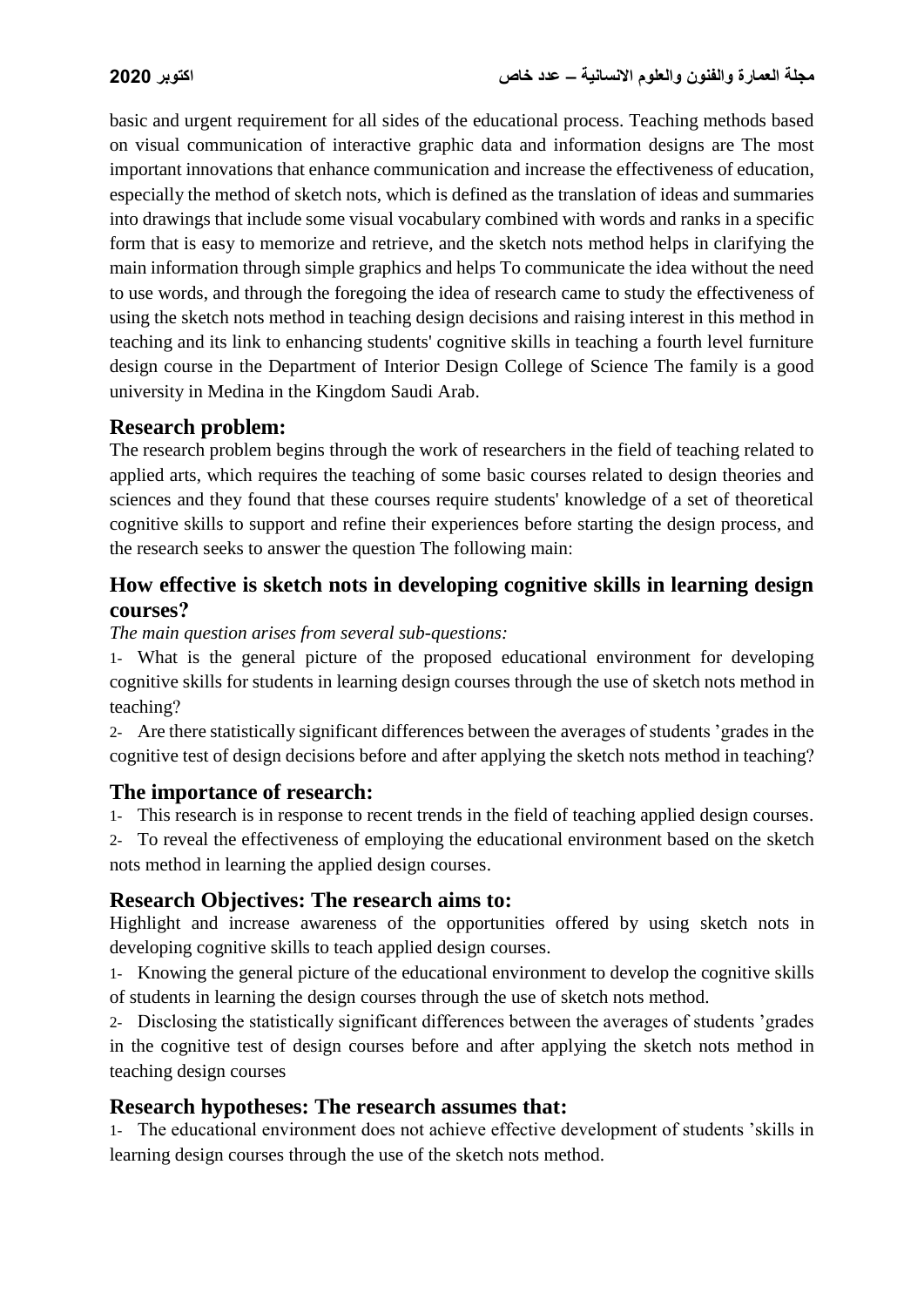2- There are no statistically significant differences between the averages of students 'scores in the cognitive test of design decisions before and after applying the sketch nots method in teaching.

## **Research limits:**

*Substantive limits*: Research limited to examining the effectiveness of the teaching-based learning environment by using the sketch nots method for design decisions.

*Time limits*: Research and experiment were applied in the second semester of the academic year 2019/2020.

*Human frontiers*: Students of the Interior Design Department - Fourth level - Furniture Design course.

*Spatial limits*: College of Family Sciences - Taibah University - Medina - Saudi Arabia.

### **Research Methodology:**

The research relies on the descriptive analytical approach by referring to the literature of the topic of research in books and previous studies to support the theoretical aspect of the research, and analyzing it to extract the importance of teaching using sketch nots in enhancing cognitive skills for students in learning design decisions, and the experimental approach through experimenting with the use of sketch nots and its application in teaching Cognitive skills for furniture design course for fourth level students, Department of Interior Design, College of Family Sciences, Tayba University, Madinah, Kingdom of Saudi Arabia.

#### **Research tools:**

A theoretical test to determine the cognitive skills required for students of furniture design course (prepared by researchers).

### **Search terms:**

1- **Definition of effectiveness:** the ability to succeed and achieve the desired results,**The researchers define the efficacy** as the ability of the visual coding method to achieve the experimental goals of developing the cognitive skills of students at a fourth level in the course of furniture design at the Faculty of Family Sciences, Thebes University in Medina, Saudi Arabia

2- **The definition of sketch nots:** it is a form of note taking that involves entering more visual images and adding graphics, which helps to use the mind to explore ideas with a strong mixture of words and graphics.

3- **Cognitive skills**: it is a term that refers to an individual's ability to perform many mental activities closely related to learning and problem solving such as remembering, cognition and awareness.

### **Research themes:**

**The first axis**: the conceptual framework for sketch nots:

This theme includes the concept of sketch nots, its elements and steps for its implementation, and best practices for creating successful sketch nots .

**The second axis:** Teaching using sketch nots, This axis includes the concept of teaching and its components, and the directions of teaching applied arts courses, as well as the role of sketch nots in the process of application design, and the teaching theories associated with the sketch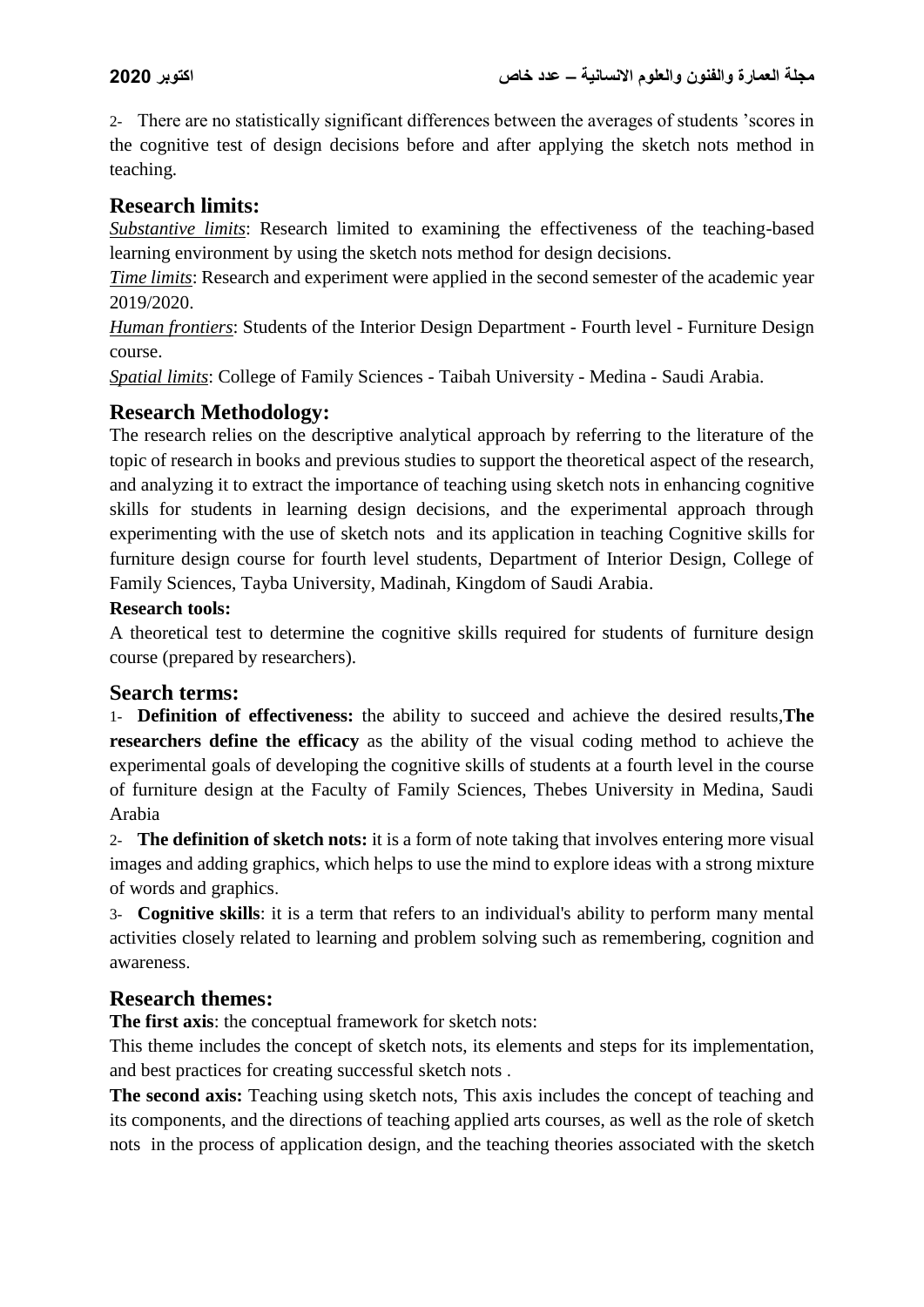nots method such as the double coding theory and the theory of visual communication were discussed.

**The third axis**: an experimental study to practice teaching a fourth-level furniture design course, Department of Interior Design, College of Family Sciences, Taibah University, Medina, Saudi Arabia, using sketch nots .

**Description of the experiment**: The researchers conducted an applied course teaching (furniture design) using sketch nots method on students of the fourth level of the Department of Interior Design, College of Family Sciences, Tayba University in Madinah, Saudi Arabia, through design and presentation of a lecture related to the theoretical part of the course (lecture title: basic concepts of design Furniture), and they applied the experiment to a number (108 students registered in the decision for the second semester of the academic year 2019/2020 AD) and they were divided into a control group, a group consisting of (51) students and this group the lecture was presented to them through a presentation that was designed in a way Narrative written only without displaying drawings or illustrations, and an experimental group consisting of (57) students. This group was presented to the lecture by designing a presentation designed with visual coding method, in order to measure the research hypotheses.

*Objective of the experiment:* To measure the cognitive skills of students to the concept of furniture design in general for the control group that the scientific content of the lecture is presented in a narrative written form only, and the experimental group that offers the scientific content of the lecture using the sketch nots method

**Experiment tools:** A theoretical test was conducted to determine the cognitive skills necessary for students of the furniture design course (prepared by researchers), for each of the two groups, according to the different method of designing the test questions for each group according to the presentation method in which the scientific content of the lecture was presented**.**



The presentation form of the lecture to the control group (a presentation in written form only designed on the PowerPoint program).



The pre-prepared test form consists of two questions for each question 5 minutes to measure the extent of direct achievement within the lecture (for the control group).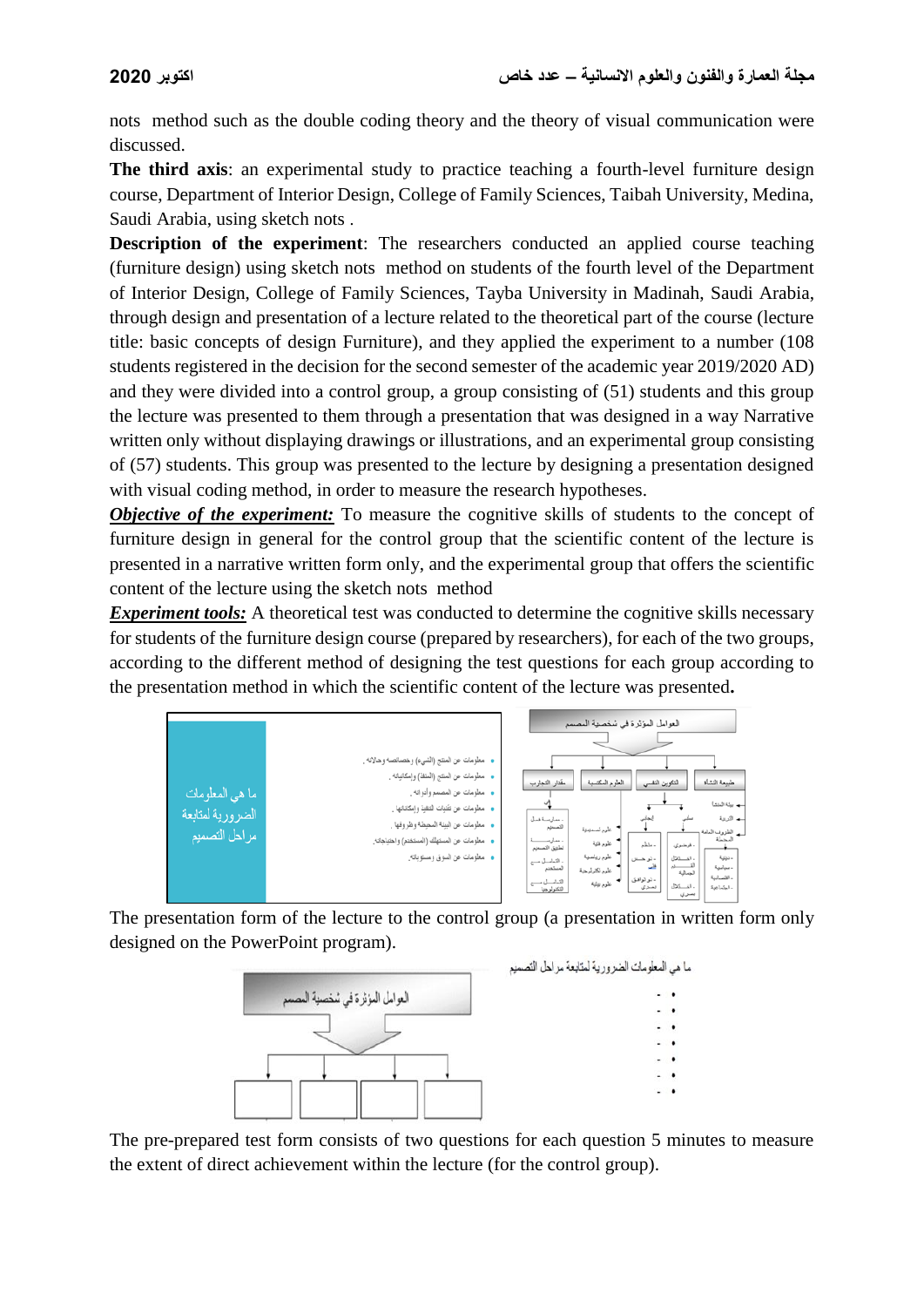



The presentation form of the lecture on the experimental group (a presentation designed with visual writing style



The pre-prepared test form consists of two questions for each question 5 minutes to measure the extent of direct achievement within the lecture (for the experimental group).

### **Data analysis:**

Analyze the evaluation process data on the experimental group

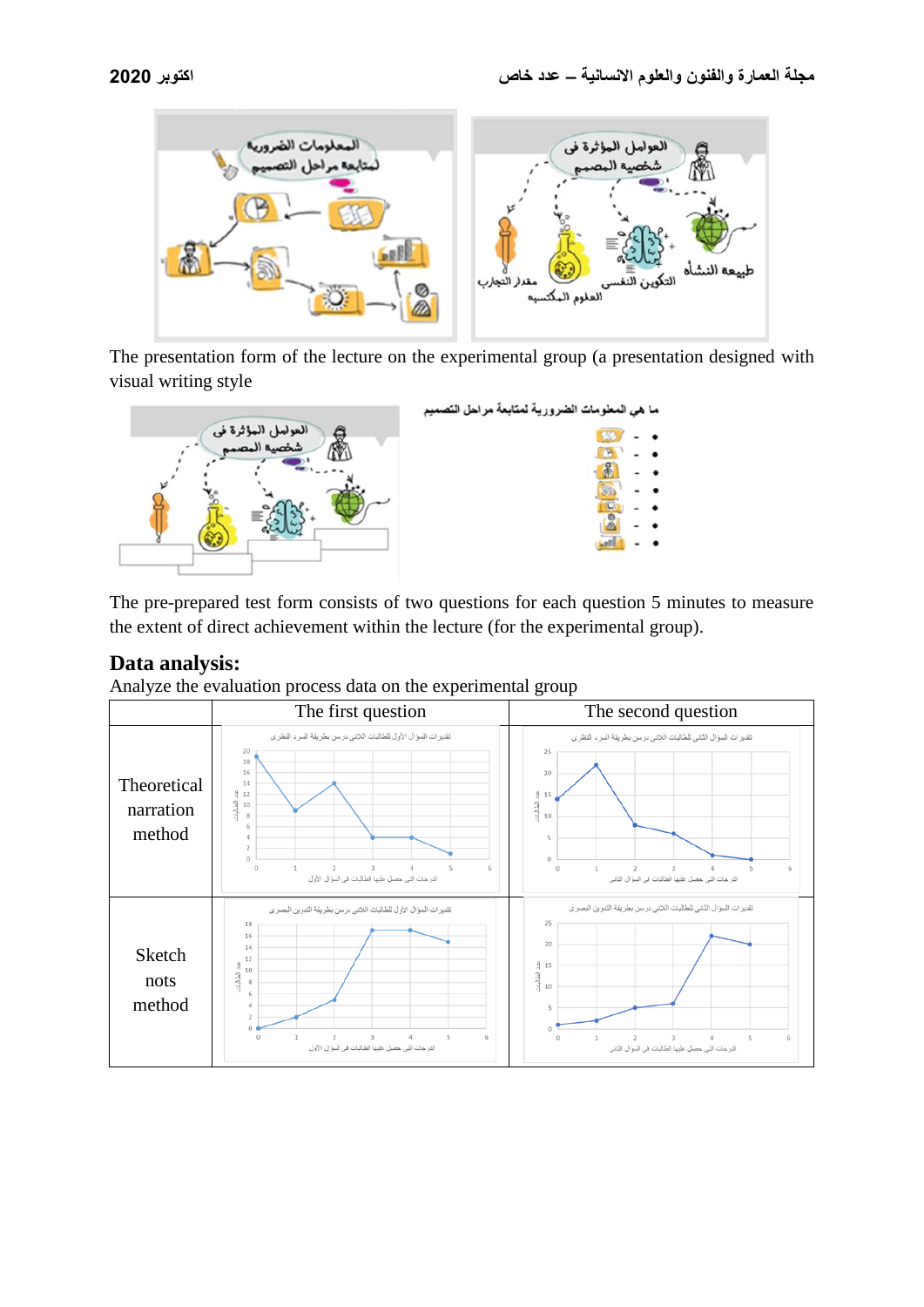



## **Results of the applied experiment:**

The results of the application experiment showed the clear difference between the results of the two experiments greatly, so the number of female students who got a score greater than half of the test score in the control sample was 8 female students by 16% and the number of female students who got less than half the degree to 43 female students by 84%, in contrast the number of female students Those who received a score greater than half of the test score in the experimental sample were 53 female students, with a percentage of 93%, and the number of female students who obtained a score less than half of the test score to 7 female students by 7%. This clear and big difference confirmed the effectiveness of using sketch nots in the process of communication between learners (female students) in a way that they easily and quickly understand design information through multiple visual forms. This led to a high percentage of female students who adequately mention educational content since the first time of the show, which is This confirms the research hypothesis.

### **Research results:**

1- Sketch nots is effective in stimulating different intelligences among learners and working to highlight each according to individual differences.

2- Sketch nots is the ability to improve the quality of education by linking educational content with visual codes that help learning by interpreting the content visually.

3- The educational environment in sketch nots is a rich environment for learning skills, motivation, creativity and remembering, and this is confirmed by the results of students by their preference for studying with visual materials than written materials

4- The Sketch nots teaching method can help integrate ideas and theoretical content and facilitate the linking of information in a way that enhances the cognitive skills of students.

### **Recommendations:**

-Working to activate the teaching design in a sketch nots method, which helps to improve understanding, remembering, linking information and analyzing it visually.

-Teachers must highlight the importance of linking the different senses to the educational process as a whole and teaching design in particular to change students' perceptions in dealing with theoretical content.

-The necessity of conducting other research that helps to measure the activities of exploiting different senses to develop the educational process in a way that suits every field.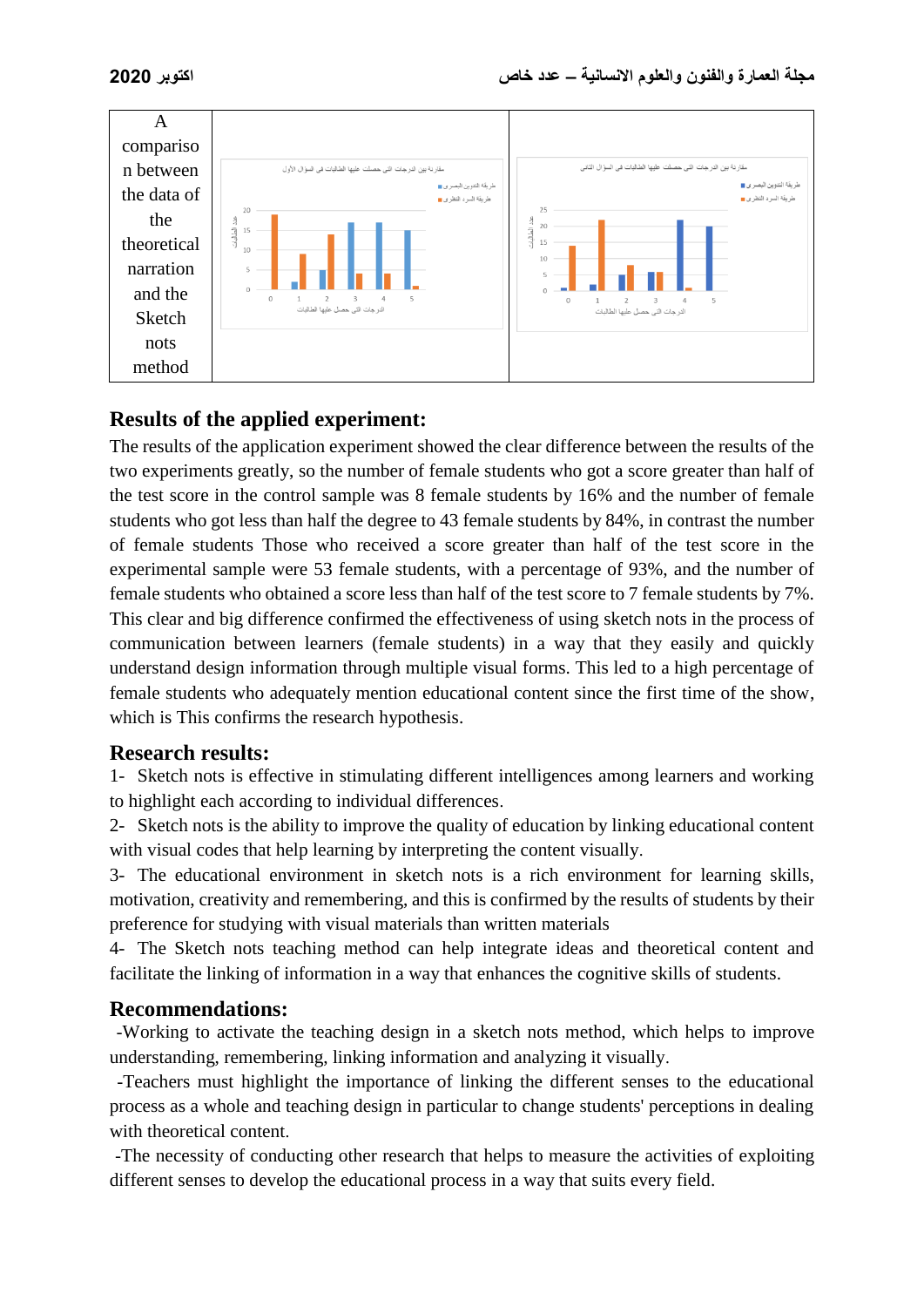## **References:**

#### **ArabicReferences:**

1- Ibrahem, Maha Mahmoud,"Astratigiat Tadres ALtasmem: Taaziz ALfekr ALabdaay Lda Talabt ALtasmem ALdakly Bin ALnazarya WA ALtatbik"Magalet AL Emara w AL Fenoun w AL Elom AL Insania AL adad AL samenasher (2019): MN p 506 to 528.

#### **Foreign References:**

2- Almudena Femandez Fontecha , Sabine Tan , Kay L O'Halloran, Peter Wignell – A multimodal approach to visual thinking: the scientific skectchnote- Visual communication – Vol.0(0) – 2018 – online: [https://journals.sagepub.com/doi/10.1177/1470357218759808](about:blank) – date of search: 10/12/2019

3- Andrew Philominraj, David Jeyabalan & Cristian Vidal-Silva – Visual Learning: A Learner Centered Approach to Enhance English Language Teaching - English Language Teaching; Vol. 10, No. 3; 2017 - ISSN 1916-4742 E-ISSN 1916-4750- Published by Canadian Center of Science and Education – online: [http://dx.doi.org/10.5539/elt.v10n3p54](about:blank) - date of search: 27/2/2020

Visual Learning: A Learner Centered Approach to Enhance English

Language Teaching

Visual Learning: A Learner Centered Approach to Enhance English Language Teaching

Visual Learning: A Learner Centered Approach to Enhance English Language Teaching

4- Derar Ahmad Alqudah, Tee Sim Hui, Mohd. Azizul Hakim, Md. Hussin – The role of somiotic theory within educational inforgraphic in higher education – Proceedings of Academics World 82<sup>nd</sup> international conference, Langkawi,  $18$ <sup>th</sup> –  $19$ <sup>th</sup> June 2018 – online: [http://www.worldresearchlibrary.org/up\\_proc/pdf/1657-153485747523-29.pdf](about:blank) - date of search: 10/ 1/ 2020

5- Dian Kusumawati , Yeni Rachmawati – Optimizing storytelling through Dual Coding Theory – Advance in social science, Education and Humanities (ASSEHR), Volme 85 – 3 rd international conference on Easrl childhood Education (ICECE  $-16$ ) – 2017 – online: (http://creativecommons.org/licenses/by-nc/4.0/). - date of search: 20/12/2019

6- Jan Vermirovsky – The Importance of Visualisation in Education - sociology – published 2013 **-** online:

[https://pdfs.semanticscholar.org/e842/910739378494964aecbcb71e56558b91bbfd.pdf?\\_ga=2.](about:blank) [45774564.1179372008.1581863768-211992249.1581863768](about:blank) – date of search: 15/2/2020

7- Jillian Ruth Yarbrough – Infographics: in support of online visual learning – Academy of Educational Leasdership Journal – Volume 23, issue2 , 2019 – online: [https://www.abacademies.org/articles/Infographics-in-support-of-online-visual-learning-1528-](about:blank) [2643-23-2-135.pdf](about:blank) – date of search: 10/11/2019

8- Nicolai Marquardt, Saul Greenberg – Sketchnotes for Visual Thinking in HCI – ACM conference on Human Factors in computing systems: CHI – (workshop held at the AMC CHI conference) - Austin , Texas, USA - 5/10/ 2012 – online: [http://grouplab.cpsc.ucalgary.ca/grouplab/uploads/Publications/Publications/2012-](about:blank) [Sketchnotes.CHIWorkshop.pdf](about:blank) - date of search: 5/11/2019